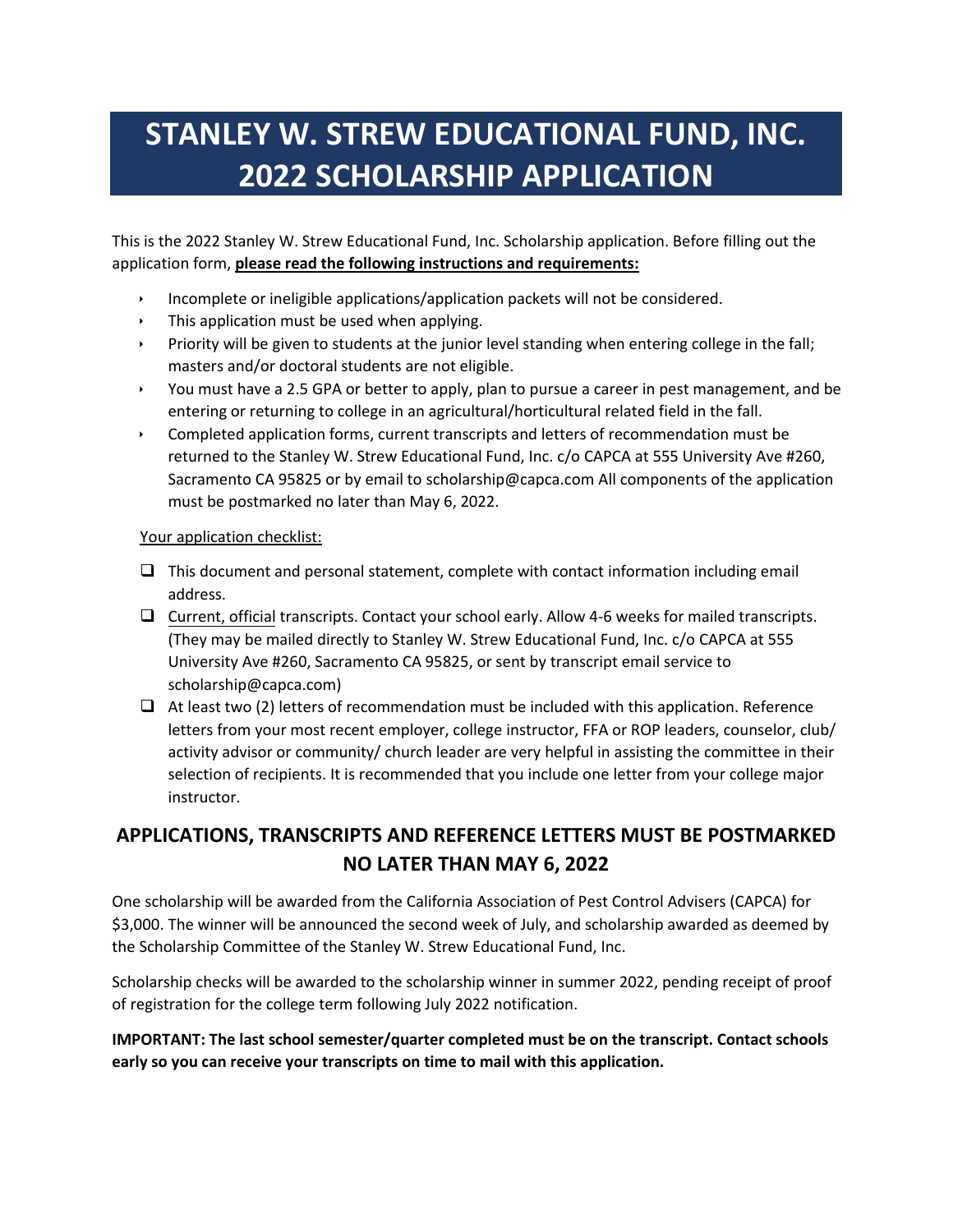# **PERSONAL CONTACT INFORMATION**

Full Name:

Email address (notification will be mailed to this address):

California or Arizona Resident?  $\Box$  Yes  $\Box$  No Are you a U.S. citizen?  $\Box$  Yes  $\Box$  No Current Address:

City, State, Zip:

Phone:

Are any of your relatives a pest control adviser or involved in a closely related field?  $\Box$  Yes  $\Box$  No If yes, Name, Relationship, Occupation:

Are you currently a student member of CAPCA?  $\Box$  Yes  $\Box$  No Where did you hear about this scholarship:  $\square$  CAPCA website  $\square$  FFA website  $\square$  Teacher  $\square$  CAPCA Member  $\Box$  Other:

### **EDUCATIONAL BACKGROUND**

School Currently Attending:

School Planning to Attend Fall 2022:

Declared Major:

Minor or area of specialization:

College class standing in Fall 2022:  $\square$  Sophomore  $\square$  Junior  $\square$  Senior How many years of college completed to date?

Expected date of graduation:

Total number of college units completed:

Number of college units taking (indicate semester/ quarter units):

Number of units completed in declared major (indicate semester/ quarter units):

Overall grade point average: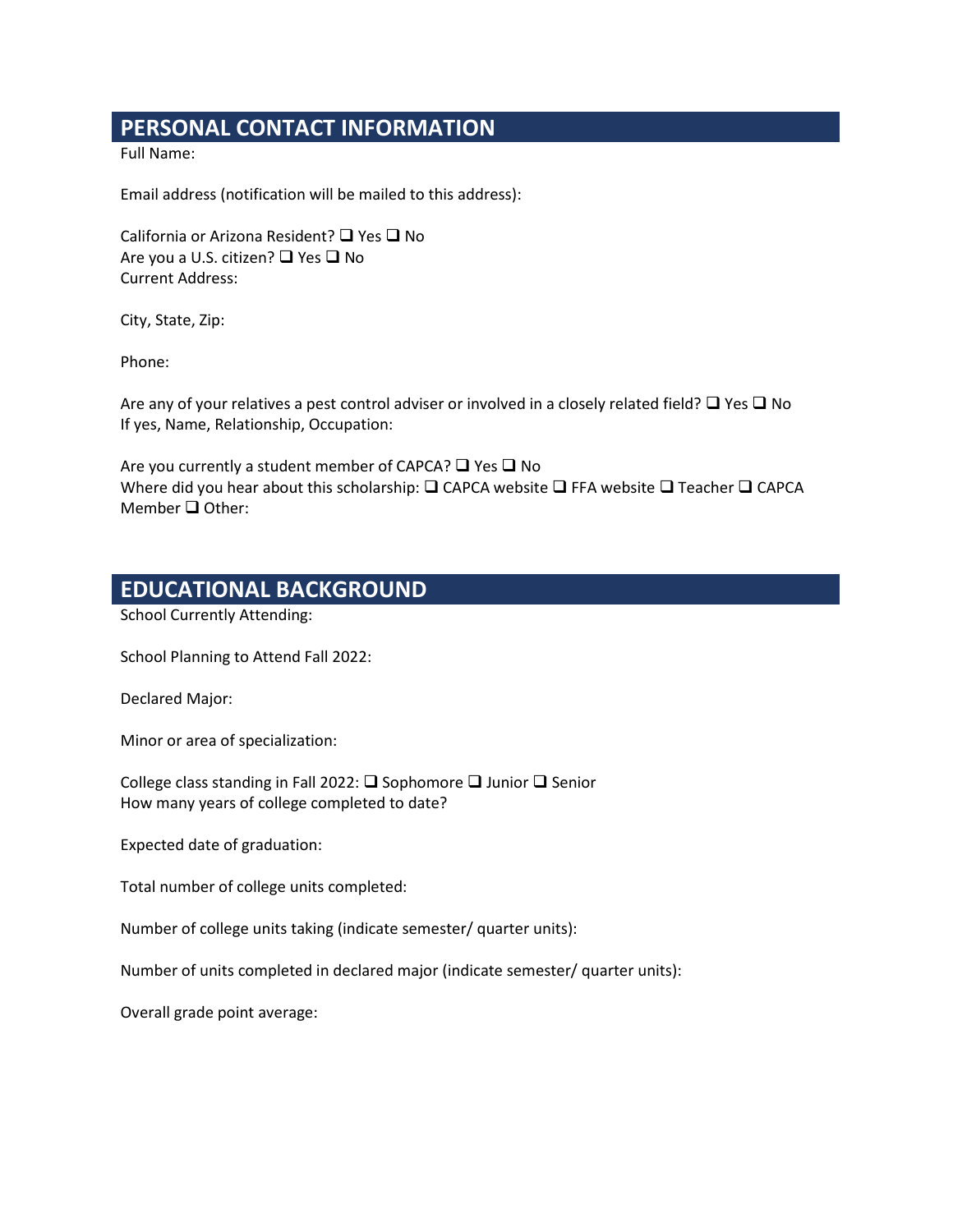| Please list all high school and colleges attended |          |                       |                          |
|---------------------------------------------------|----------|-----------------------|--------------------------|
| <b>School Name</b>                                | Location | <b>Years Attended</b> | <b>Graduated/Degree?</b> |
|                                                   |          |                       |                          |
|                                                   |          |                       |                          |
|                                                   |          |                       |                          |
|                                                   |          |                       |                          |
|                                                   |          |                       |                          |
|                                                   |          |                       |                          |
|                                                   |          |                       |                          |
|                                                   |          |                       |                          |
|                                                   |          |                       |                          |
|                                                   |          |                       |                          |
|                                                   |          |                       |                          |
|                                                   |          |                       |                          |
|                                                   |          |                       |                          |
|                                                   |          |                       |                          |
|                                                   |          |                       |                          |
|                                                   |          |                       |                          |
|                                                   |          |                       |                          |
|                                                   |          |                       |                          |

# **ACTIVITIES & LEADERSHIP EXPERIENCE**

Please list any awards, honors, scholarships, etc. you have received (indicate high school or college level):

Please list the 3-5 activities that have prepared you for a career in agriculture and pest management: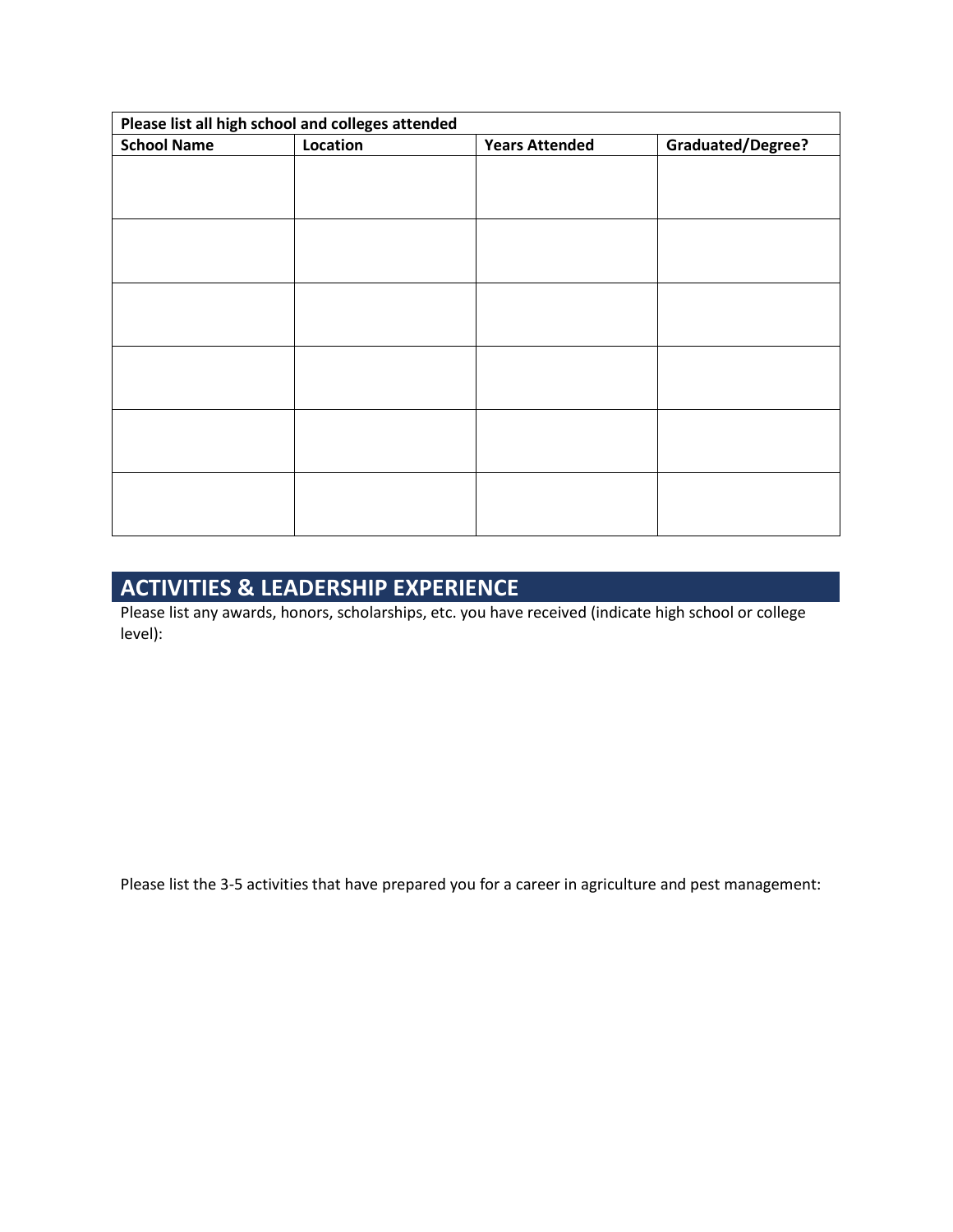Other activities and offices held (college, high school, community):

## **WORK EXPERIENCE**

**List all work experience in which you have participated whether related to pest management or not (beginning with most recent).**

Job Title:

Employer:

Dates of Employment:

Duties:

Job Title:

Employer:

Dates of Employment:

Duties:

Job Title:

Employer:

Dates of Employment:

Duties: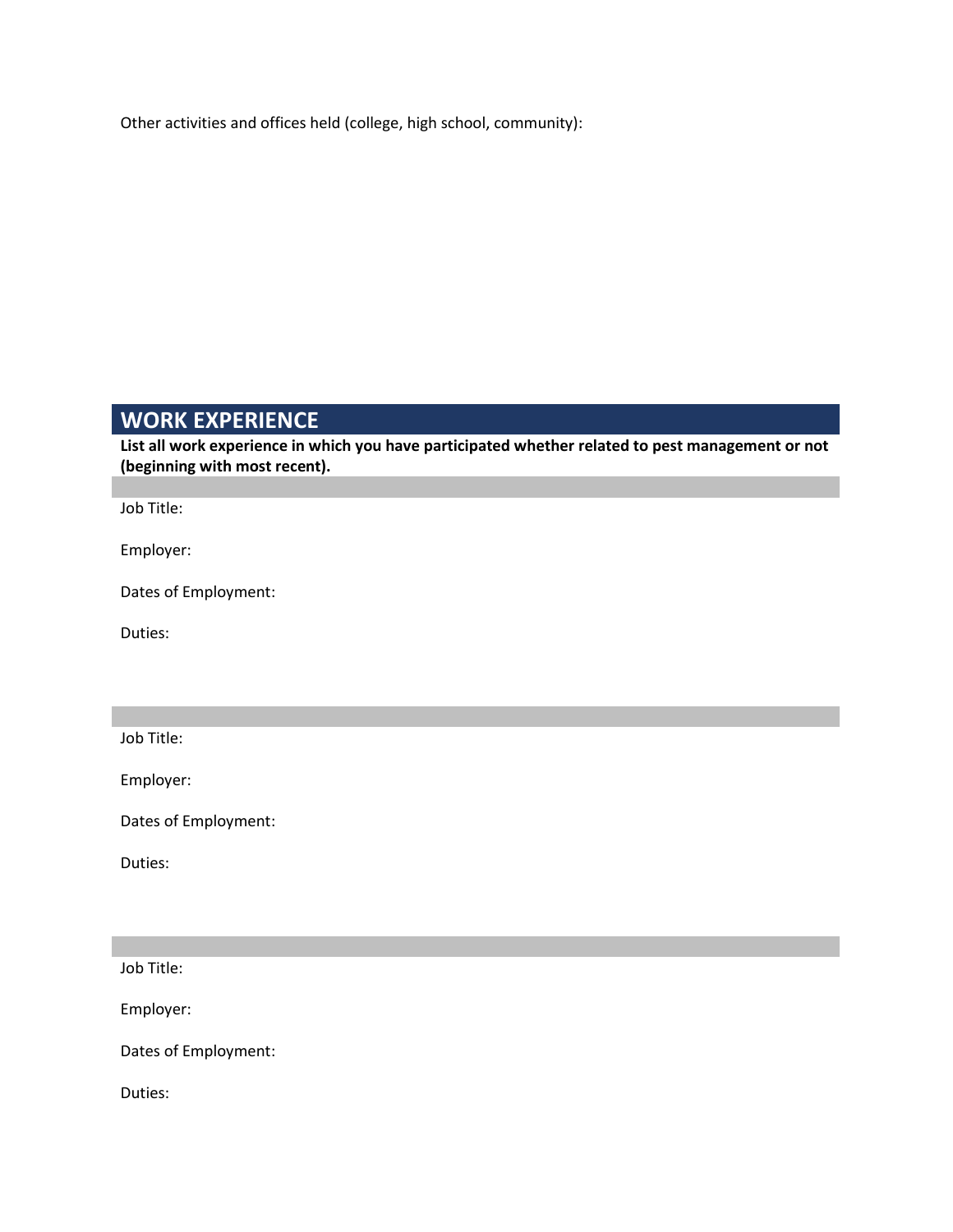Job Title:

Employer:

Dates of Employment:

Duties:

Job Title:

Employer:

Dates of Employment:

Duties:

# **EDUCATIONAL AND OCCUPATIONAL GOALS**

Outline your immediate educational objectives and how they relate to pest management:

Outline your occupational goals as they relate to the agricultural/horticultural or pest management industry: